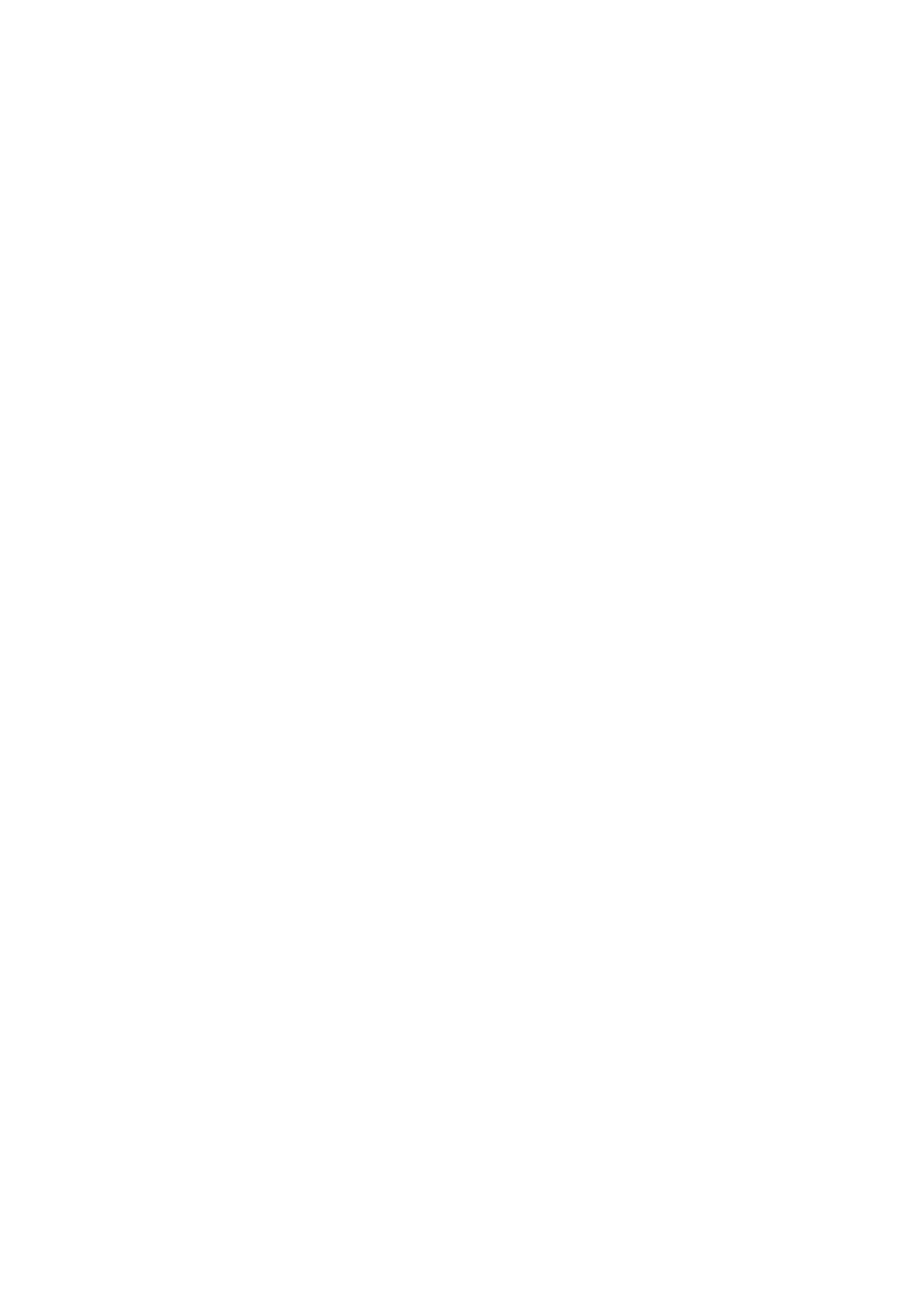,

# 1. Introduction

A useful information about ferroelectric crystals can be <sup>g</sup>iven by exploring their behavior under influence of various external factors, such as high pressure or electric field. Effects produced by <sup>a</sup> static longitudinal electric field (d.c. bias applied along the axis of spontaneous polarization) in ferroelectrics undergoing second order <sup>p</sup>hase transitions are well known. They include smearing out the transition, induction of polarization in the formerly paraelectric <sup>p</sup>hase, increase of the permittivitymaximum temperature, and decrease of its magnitude.

These effects are usually described within the Landau formalism, where the thermodynamic potential is <sup>g</sup>iven by the expansion

$$
\Phi = \Phi_0 + \frac{\alpha}{2} P_1^2 + \frac{\beta}{4} P_1^4 - P_1 E_1,\tag{1}
$$

 $P_1$  is the crystal polarization,  $E_1$  is the external electric field,  $\alpha, \beta$  are the expansion coefficients. Anticipating subsequent consideration of Rochellesalt crystals, we suppose that the ferroelectric axis is [100].

Traditionally a linear temperature dependence  $\alpha = \alpha_T (T - T_C)$  is assumed. Then the permittivity maximum magnitude  $\varepsilon_{max}(E_1)$  and temperature  $\Delta T_{max}(E_1)$  are expected to vary with the external field as  $\sim E^{2/3}$  [1]:

$$
\varepsilon_{max}^{-1} = \frac{3}{2} (4\beta)^{1/3} \varepsilon_0 E_1^{2/3} = k_1 E_1^{2/3}, \quad \Delta T_{max} = \frac{3}{4} \frac{(4\beta)^{1/3}}{\alpha_T} E_1^{2/3} = k_2 E_1^{2/3}
$$

 $\varepsilon_0$  is the dielectric permittivity of vacuum.

Rochelle salt undergoes two successive second order <sup>p</sup>hase transitions, with the ferroelectric <sup>p</sup>hase being the intermediate one. The permittivity maxima temperatures shift with the longitudinal field in the opposite directions. When applying the Landau theory, one can, for instance, make separate expansions near the two Curie points, with slightly different coefficients  $\alpha = \alpha_{T2}(T-T_{C2})$  and  $\alpha = \alpha_{T1}(T_{C1}-T)$  for the upper and low Curie temperatures, respectively. Alternatively, one can make a single expansion  $\alpha = \alpha_1 + \alpha_2 (T - T_0)^2$  near the temperature  $T_0 = (T_{C1} + T_{C2})/2$ (a double critical point). The  $\varepsilon_{max}^{-1}(E_1)$  or  $\Delta T_{max}(E_1)$  dependences cal-culated within these two approaches are effectively the same.

When modified by the <sup>p</sup>iezoelectric and elastic terms, the Landau expansion method permits to calculate the corresponding <sup>p</sup>iezoelectric and elastic constants, related to them ultrasound attenuation coefficient $\times$  and resonance frequencies  $\omega_n$  of the crystals; their field dependences can also be explored. For Rochelle salt crystals such studies were done e.g. in [2, 3]. Overall, the Landau method predicts that the longitudinal field effect on the characteristics, diverging at the Curie points at zerofield  $(s_{44}^E, d_{14}^E, \varkappa)$  are the same as of the static permittivity: the anomalies are smeared out, the maxima of the temperature curves are shifted.

Experimental data for the longitudinal d.c. bias influence on Rochelle salt are not very extensive and usually rather outdated. Relatively recent studies were dealt with the electric field effects on the dielectric permittivity [4–7], polarization [8], resonance frequency [9], and elastic constants [2] of the crystals. The above data were usually discussed interms of the Landau method.

In our work, the two-sublattice Mitsui model with <sup>p</sup>iezoelectric cou<sup>p</sup>ling [10, 11] is used to describe the above <sup>p</sup>henomena. It provides <sup>a</sup> satisfactory agreement with experiment for <sup>a</sup> number of static and dynamic dielectric, <sup>p</sup>iezoelectric, and elastic characteristics of Rochelle salt in absence of external field. As we shall see later, in non-zero field the quantitative agreement is obtained at low temperatures only. Near the upper Curie point the theoretical curves for the permittivity, being qualitatively correct, overestimate the field effect and fit well to the experimental points for <sup>a</sup> much lower field than the actually applied. We believe that the electric field in crystals of Rochelle salt at high temperatures is reduced by the space charge build-up. In the external field the free charge carriers move towards the electrodes. If the electrodes are blocking for the carriers, the latters will accumulate near the electroded surfaces, forming there space charge layers. The layers, in their turn, create aninternal field that reduces the total electric field in the sample.

The paper in organized as follows. In Section 2, we present the previously obtained [10,11] final expressions for the dielectric, <sup>p</sup>iezoelectric, elastic, acoustic characteristics of Rochelle salt. In Section <sup>3</sup> we explore their dependences on the longitudinal static electric field. Conclusionsare <sup>g</sup>iven in the last Section.

# 2. Model approach

Below we present the final results for the <sup>p</sup>hysical characteristics of Rochelle salt, previously obtained [10, 11] within the modified Mitsui model with the Hamiltonian

$$
\hat{H} = U - \frac{1}{2} \sum_{qq'} \sum_{ff'=1}^{2} R_{qq'} (ff') \frac{\sigma_{qf}}{2} \frac{\sigma_{q'f'}}{2} - \Delta \sum_{q} \left( \frac{\sigma_{q1}}{2} - \frac{\sigma_{q2}}{2} \right)
$$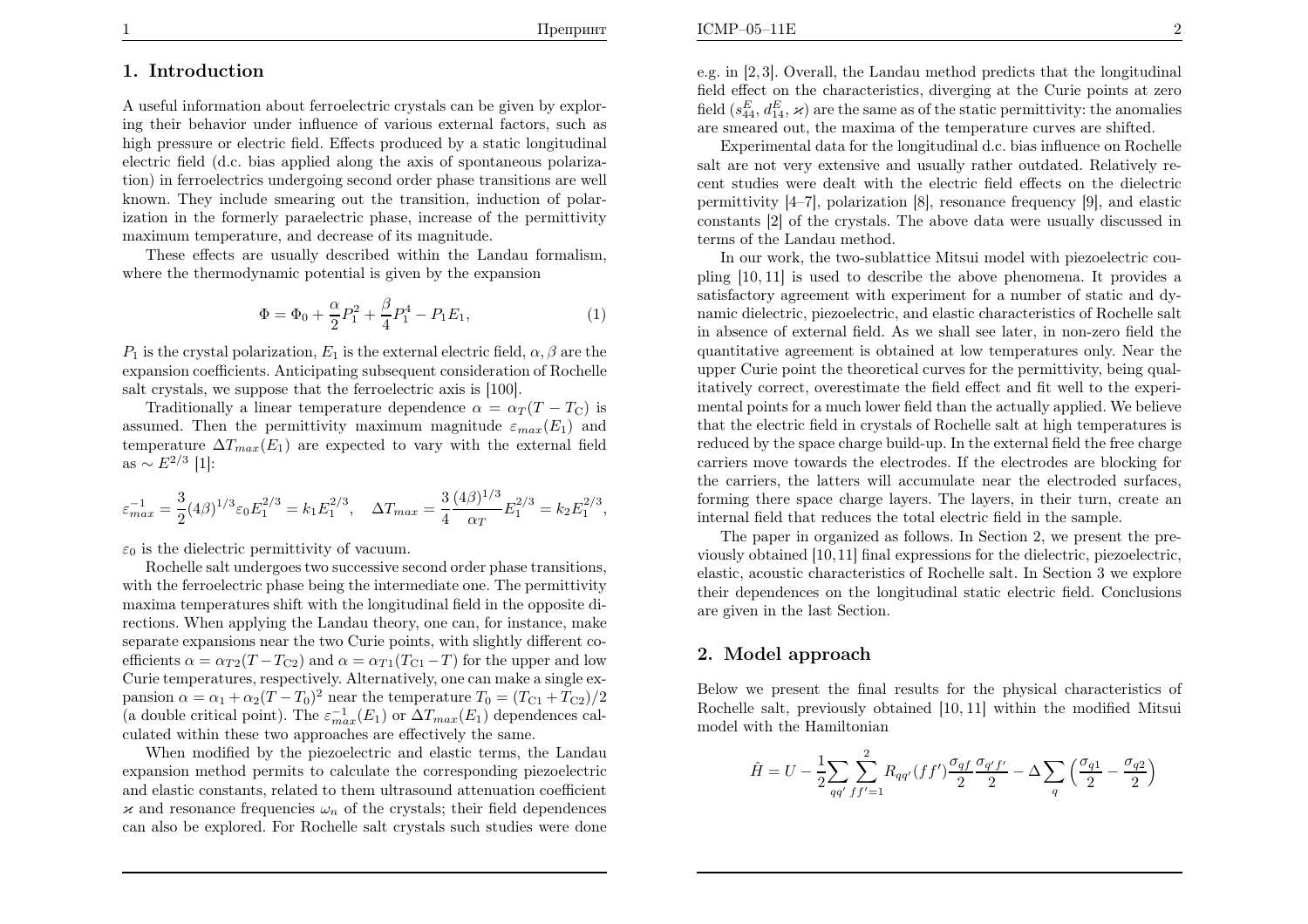$$
-(\mu_1 E_1 - 2\psi_4 \varepsilon_4) \sum_q \sum_{f=1}^2 \frac{\sigma_{qf}}{2}.
$$
\n(2)

Here

$$
U=\frac{Nv}{2}c_{44}^{E0}\varepsilon_4^2-Nve_{14}^0\varepsilon_4E_1-\frac{Nv}{2}\chi_{11}^0E_1^2
$$

 is <sup>a</sup> "seed" energy of the crystal lattice which forms the asymmetricdouble-well potential for the pseudospins.  $R_{qq'}(11) = R_{qq'}(22) = J_{qq'}$ and  $R_{qq'}(12) = R_{qq'}(21) = K_{qq'}$  are constants of interaction between pseudospins belonging to the same and to different sublattices, respectively. The parameter  $\Delta$  describes the asymmetry of the double well potential;  $\mu_1$  is the effective dipole moment. The last term is the internal field created by the piezoelectric coupling with the shear strain  $\varepsilon_4$ , v is <sup>a</sup> unit cell volume of the model.

Within the mean field approximation the system thermodynamic potential was obtained in the following form [10]:

$$
g = \frac{U}{N} + \frac{J + K}{4}\xi^2 + \frac{J - K}{4}\sigma^2 - \frac{2\ln 2}{\beta} - \frac{1}{\beta}\ln\cosh\frac{\gamma + \delta}{2}\cosh\frac{\gamma - \delta}{2},
$$
 (3)

where

$$
\gamma = \beta \left( \frac{J + K}{2} \xi - 2\psi_4 \varepsilon_4 + \mu_1 E_1 \right), \quad \delta = \beta \left( \frac{J - K}{2} \sigma + \Delta \right).
$$

Parameters of ferro- and antiferroelectric ordering  $\xi$  and  $\sigma$  are deter mined from the saddle point of the thermodynamic potential (3): <sup>a</sup> minimum of g with respect to  $\xi$  and a maximum with respect to  $\sigma$  are realized at equilibrium.  $J, K$  are Fourier-transforms (at  $\mathbf{k} = 0$ ) of the interaction constants  $J_{qq'}$  and  $K_{qq'}$ .

Equations for crystal polarization  $P_1$  and lattice strain  $\varepsilon_4$  – first derivatives of the thermodynamic potential – are [10]

$$
P_1 = e_{14}^0 \varepsilon_4 + \chi_{11}^{\varepsilon 0} E_1 + \frac{\mu_1}{v} \xi, \quad \varepsilon_4 = \frac{e_{14}^0}{c_{44}^{E_0}} E_1 - \frac{2\psi_4}{v c_{44}^{E_0}} \xi.
$$
 (4)

As it is well known, all related to the field  $E_1$  and strain  $\varepsilon_4$  dielectric, <sup>p</sup>iezoelectric, and elastic characteristics of Rochelle salt – second derivatives of the thermodynamic potential – can be divided into two groups. Those of the first group, namely the elastic constant at constant polarization  $c_{44}^P$  and the so-called true piezoelectric constants  $h_{14}$  and  $g_{14}$  exhibit no perceptible anomaly at the Curie points at zero field. Their variationwith the field  $E_1$  is weak and will not be considered here. Those of the

other group, namely, the elastic constant at constant field  $c_{44}^E$  and the corresponding piezoelectric resonance frequencies  $\omega_n$ , dielectric permittivity  $\varepsilon_{11}$ , piezoelectric coefficients  $d_{14}$  and  $e_{14}$  have strong peculiarities at the Curie points at zero field and are essentially affected by the d.c. bias.

 Within the mean field approximation the dynamic dielectric permittivity, static coefficient of <sup>p</sup>iezoelectric strain and static elastic constantat constant field were obtained in the form [10, 11]

$$
\varepsilon_{11}(\omega) = 1 + 4\pi \times \tag{5}
$$
\n
$$
\times \left\{ \frac{R(\omega) - 1}{R(\omega)} \left[ \chi_{11}^{\varepsilon 0} + \frac{\beta \mu_1^2}{2v} F_1(\omega) \right] + \frac{1}{R(\omega)} \left[ \chi_{11}^{\sigma 0} + \frac{\beta (\mu_1')^2}{2v} F_2(\omega) \right] \right\},
$$
\n
$$
d_{14} = d_{14}^0 - \frac{\mu_1' \beta \psi_4}{vc_{44}^{E_0}} F_2(0), \quad c_{44}^E = c_{44}^{E_0} - \frac{2\beta \psi_4^2}{v} F_1(0). \tag{6}
$$

The following notations are used

$$
F_1(\omega) = \frac{i\alpha\omega\lambda_1 + \varphi_3}{(i\alpha\omega)^2 + (i\alpha\omega)\varphi_1 + \varphi_2},
$$
  
\n
$$
F_2(\omega) = \frac{i\alpha\omega\lambda_1 + \varphi_3}{(i\alpha\omega)^2 + i\alpha\omega[\varphi_1 - \Lambda\lambda_1] + [\varphi_2 - \Lambda\varphi_3]},
$$
  
\n
$$
\varphi_2 = 1 - \frac{\beta J}{2}\lambda_1 - \beta^2 \frac{K^2 - J^2}{16}(\lambda_1^2 - \lambda_2^2), \ \varphi_1 = 2 - \frac{\beta J}{2}\lambda_1,
$$
  
\n
$$
\varphi_3 = \lambda_1 + \beta \frac{K - J}{4}(\lambda_1^2 - \lambda_2^2), \ \lambda_1 = 1 - \xi^2 - \sigma^2, \ \lambda_2 = 2\xi\sigma,
$$
  
\n
$$
\chi_{11}^{\sigma 0} = \chi_{11}^{\varepsilon 0} + e_{14}^0 d_{14}^0, \quad \mu_1' = \mu_1 - 2\psi_4 d_{14}^0, \quad d_{14}^0 = \frac{e_{14}^0}{e_{44}^0},
$$
  
\n
$$
\frac{1}{R(\omega)} = \frac{2}{kl} \tan \frac{kl}{2}, \quad k = \frac{\sqrt{\rho}\omega}{\sqrt{c_{44}^{E0}(1 - \Lambda F_1(\omega))}}, \quad \Lambda = \frac{2\beta\psi_4^2}{vc_{44}^{E0}}.
$$

Here  $\rho$  is the crystal density;  $\alpha$  is the model parameter setting the time scale of the microwave relaxation.

Expression (5) for the dynamic dielectric permittivity is obtainedfor a thin plate  $l \times l$  of Rochelle salt crystal cut in the (100) plane. It describes an evolution of the permittivity from the static value via the <sup>p</sup>iezoelectric resonances to the clamped value with the relaxational dispersion in the microwave region. The first resonance frequency andthe relaxation times are [11]

$$
\omega_0 = \frac{\pi}{2l} \sqrt{\frac{c_{44}^E}{\rho}}, \quad \tau_{1,2}^{-1} = \frac{1}{2\alpha} [-\varphi_1 \mp \sqrt{\varphi_1^2 - 4\varphi_2}]. \tag{7}
$$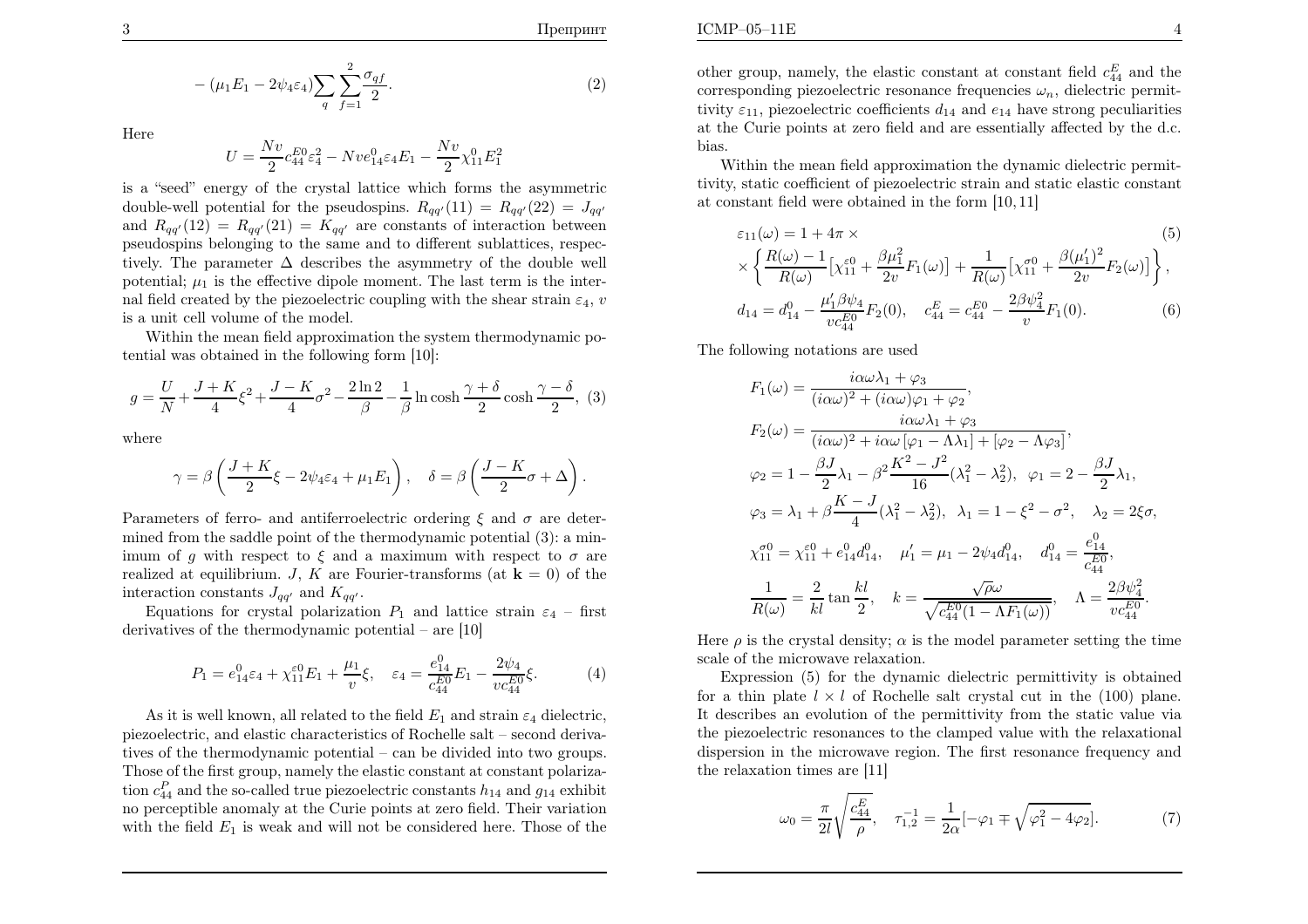The elastic constant  $c_{44}^E$  is taken to be frequency independent, which is <sup>a</sup> good approximation in the <sup>p</sup>iezoelectric resonance region.

The model developed in [11] permits also to calculate the attenuation coefficient of <sup>a</sup> transverse sound wave polarized along [010], whichpropagates in the <sup>90</sup>◦ Z-cuts of Rochelle salt

$$
\kappa(\omega) = \kappa_0 - \text{Im}[k],\tag{8}
$$

 $\kappa_0$  is a frequency and temperature independent background contribution into observed attenuation (beam spreading, pulse distortion, etc).

It should be mentioned that the above expressions for dynamic characteristics were obtained [11] neglecting the contributions of the inducedby electrostriction diagonal components of the lattice strain tensor  $\varepsilon_i$  $(i = 1, 2, 3)$ . These contributions are zeros in the paraelectric phases, but arise in high longitudinal electric fields. To take them into account one has, however, to use an essential extension [12] of the considered here model, with <sup>a</sup> substantially increased number of fitting parameters. It is also expected that the role of electrostriction is minor as comparedto that of the <sup>p</sup>iezoelectricity.

### 3. External electric field effects

Values of the model parameters determined in [10] and providing the best fit to the calculated above characteristics are <sup>g</sup>iven in Table 1. Formally, no new parameter ie required to evaluate these characteristics in presence of the longitudinal electric field. However, sometimes to get <sup>a</sup> better fit to the experimental data for the dielectric permittivity taken from differentpapers, the value of the dipole moment  $\mu_1$  will be changed. Variation of  $\mu_1$  from sample to sample can be explained, for instance, by variation of water content, which is known to significantly affect the permittivity [4]. Interestingly, <sup>a</sup> better fit to the sound attenuation experimental data isalso obtained at a value of the parameter  $\alpha$  somewhat different from the one used to describe the microwave permittivity [7].

#### 3.1. Static dielectric permittivity

In figs. 1,2 we show the calculated temperature dependences of dielectricpermittivity  $\varepsilon_{11}$  of Rochelle salt near the upper and lower transition points at different values of external electric field. The theoretical curves are compared with independent experimental data of [4,5]. The following values of the effective dipole moments are used in calculations: <sup>2</sup>.<sup>1</sup> ·  $10^{-18}$  esu cm for [4] and  $2.2 \cdot 10^{-18}$  esu cm for [5].

| $J/k_B$ | $K/k_B$ | $\Delta/k_B$ | $\psi_4/k_B$ | $c_{44}^{E0}$        | $d_{14}^0$                  | $\chi_{11}^{\sigma 0}$ |
|---------|---------|--------------|--------------|----------------------|-----------------------------|------------------------|
|         |         |              |              |                      | $\mathrm{esu}/\mathrm{dyn}$ |                        |
| 797.36  | 1468.83 | 737.33       | $-760$       | $12.8 \cdot 10^{10}$ | $1.9 \cdot 10^{-8}$         | 0.363                  |

 $v = 0.5219[1 + 0.00013(T - 190)] \cdot 10^{-21}$  cm<sup>3</sup>,<br>[0.53 + 0.0066(997 -  $T_{\text{D}}^{11}$  19<sup>-18</sup>  $\mu_1 = [2.52 + 0.0066(297 - T)] \cdot 10^{-18}$  esu cm,  $\alpha = 1.7 \cdot 10^{-13}$  s.

At zero field <sup>a</sup> satisfactory quantitative description of the data is obtained in both paraelectric <sup>p</sup>hases; in the ferroelectric <sup>p</sup>hase the agreement is poor because of the domain contributions into the permittivity, not considered in our model. As expected, the theory <sup>y</sup>ields that external field, conjugate to polarization, decreases the  $\varepsilon_{max}$  and shifts the maxima temperatures. For the upper maximum  $\Delta T_{max2} > 0$ , whereas for the lower one  $\Delta T_{max1} < 0$ . An acceptable description for the field depen- dences of the permittivity is obtained in the vicinity of the lower Curie temperature. In the ferroelectric <sup>p</sup>hase at sufficiently high fields (above  $1 \text{ kV/cm}$ ) the domain contributions into the permittivity are suppressed (a single domain state is approached), and the theory well accords withthe experimental points.

However, at high temperatures <sup>a</sup> substantial deviation of the theoretical curves from experimental data both of [4] and of [5] is observed. The theory, though being qualitatively correct, strongly overestimates the field effect on the permittivity. The calculated curves coincide with the experimental points obtained in much lower fields. <sup>A</sup> question arises, what the origin of this discrepancy is.

#### 3.2. Space-charge screening

It might be assumed that the non-linearity of the high field effects in Rochelle salt can account for the observed discrepancy between theory and experiment and should be taken into account. However, there is no reason to expect that the influence of non-linearity is so much different near the lower and upper Curie temperature. <sup>A</sup> temperature-dependent effect should be sought for. The <sup>p</sup>henomena, which role is strongly enhanced by increasing temperature (usually exponentially), are often related to the presence of free charges and conductivity in crystals. As we have already stated, we believe that the observed discrepancy between the theory and experiments in high fields near upper Curie temperatureis due to screening of an external field by the space charge buildup near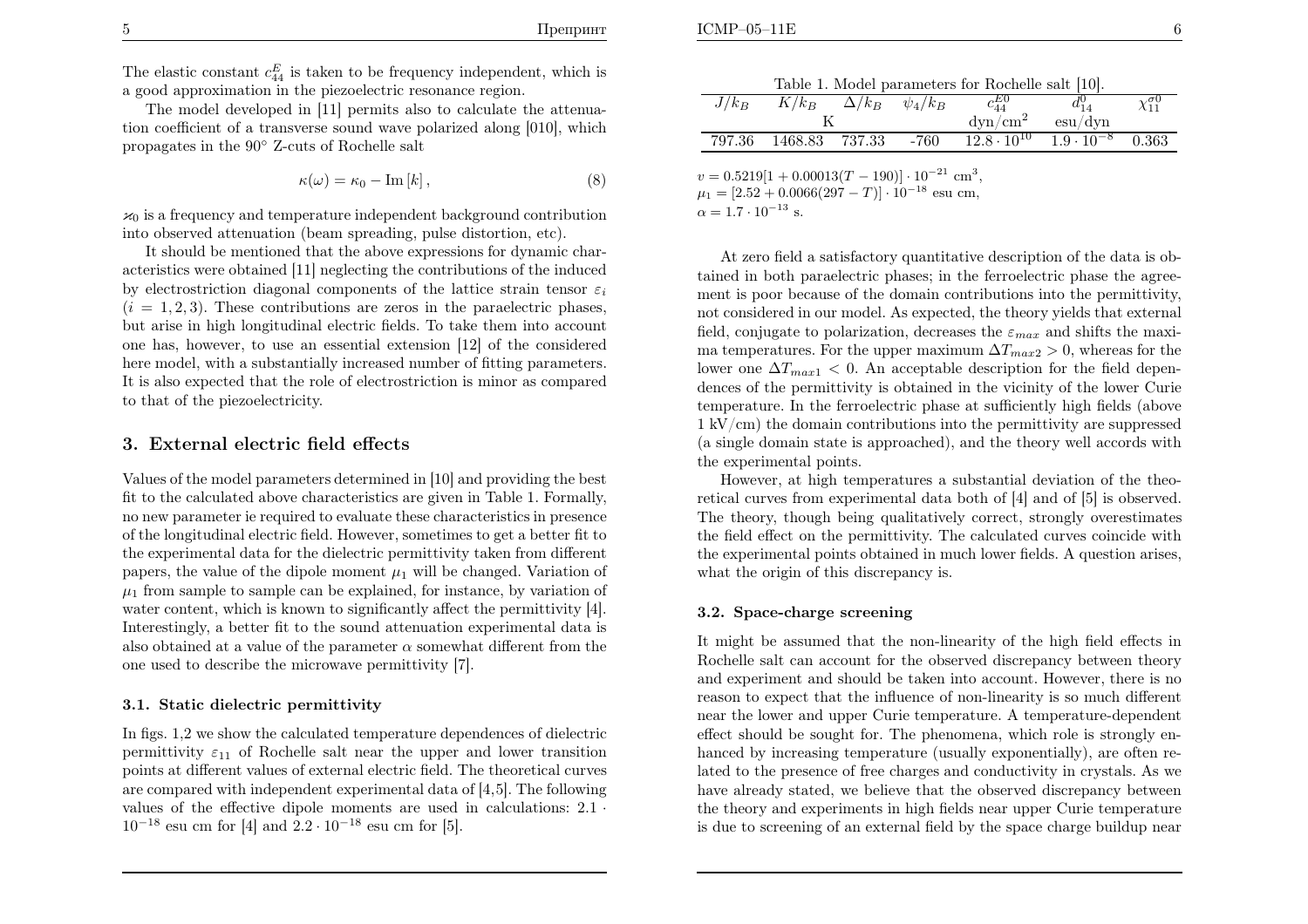

Figure 1. Temperature dependences of the dielectric permittivity of Rochellesalt at different values of external electric field  $E_1$  (kV/cm):  $\bullet$  - 0,  $\bullet$  - 0.05,  $\blacktriangledown -0.1, \blacklozenge -0.2, \triangle -0.5, \triangledown -1.0$ . Experimental points are taken from [4]. Lines: the theory, calculated with the external field values. Arrows indicatethe correspondence between the experimental points and theoretical curves.



Figure 2. Same.  $E_1$  (kV/cm):  $\blacksquare$  – 0,  $\blacklozenge$  – 0.98,  $\blacktriangle$  – 1.97,  $\blacktriangledown$  – 2.46. Experimental points are taken from [5]. Lines: the theory, calculated with the external fieldvalues.

the electrodes.

Suppose we have a ferroelectric crystal of the thickness  $L$  along the axis of spontaneous polarization  $x$ , with positive and negative free charges also present. When an external voltage  $V_0$  along the  $x$  axis is applied, the crystal gets polarized, and the free charges start to move towards the electrodes. If the electrodes are blocking, the free charges will pile up at them, forming two space-charge layers near the electroded crystal surfaces. Direction of the electric field created by these layers is opposite to the direction of the external field; it screens out the external field in the bulk of the crystal. As we shall show later, for Rochelle salt the screening of the external field by the space-charge buildup at theelectrodes is only partial.

The charge carrier concentration is expected to decrease exponentially with decreasing temperature. The field created by the space charge layers will decrease too; that is why the screening is practically not observed near the lower Curie temperature.

The discussed above effect of the space charge build-up under application of d.c. bias, resulting in partial reduction of the externally applied field in the bulk of the samples, has been actually detected experimentally by Triebwasser in BaTiO<sub>3</sub> [13]. The BaTiO<sub>3</sub> is a n-type semiconductor with high donor carrier concentration but low carrier mobility. The time constants associated with the space-charge buildup were found to be of the order of one or two minutes.

#### 3.3. Effective field

Partial screening of the external field is well shown by the following calculations. We evaluate the permittivity (5) near the upper Curie temperature using a certain effective field  $E_{eff}$  instead of the actually applied in the experiment  $E_{ext}$ . As seen in fig. 3, we obtain a nearly perfect fit to the experimental data, especially at high fields, when the domain effectsare suppressed.

The correspondence between the external fields and effective fields used to fit to the experimental data is given in the table below and in fig. 4. As one can see the dependence  $E_{eff}(E_{ext})$  is approximately linear, with the ratio  $E_{eff} / E_{ext}$  of about  $0.55 \div 0.75$  above  $0.5 \text{ kV/cm}$  both for the experimental points of  $[4]$  and of  $[5]$ . Below 0.5 kV/cm the obtained difference between  $E_{eff}$  and  $E_{ext}$  is less significant.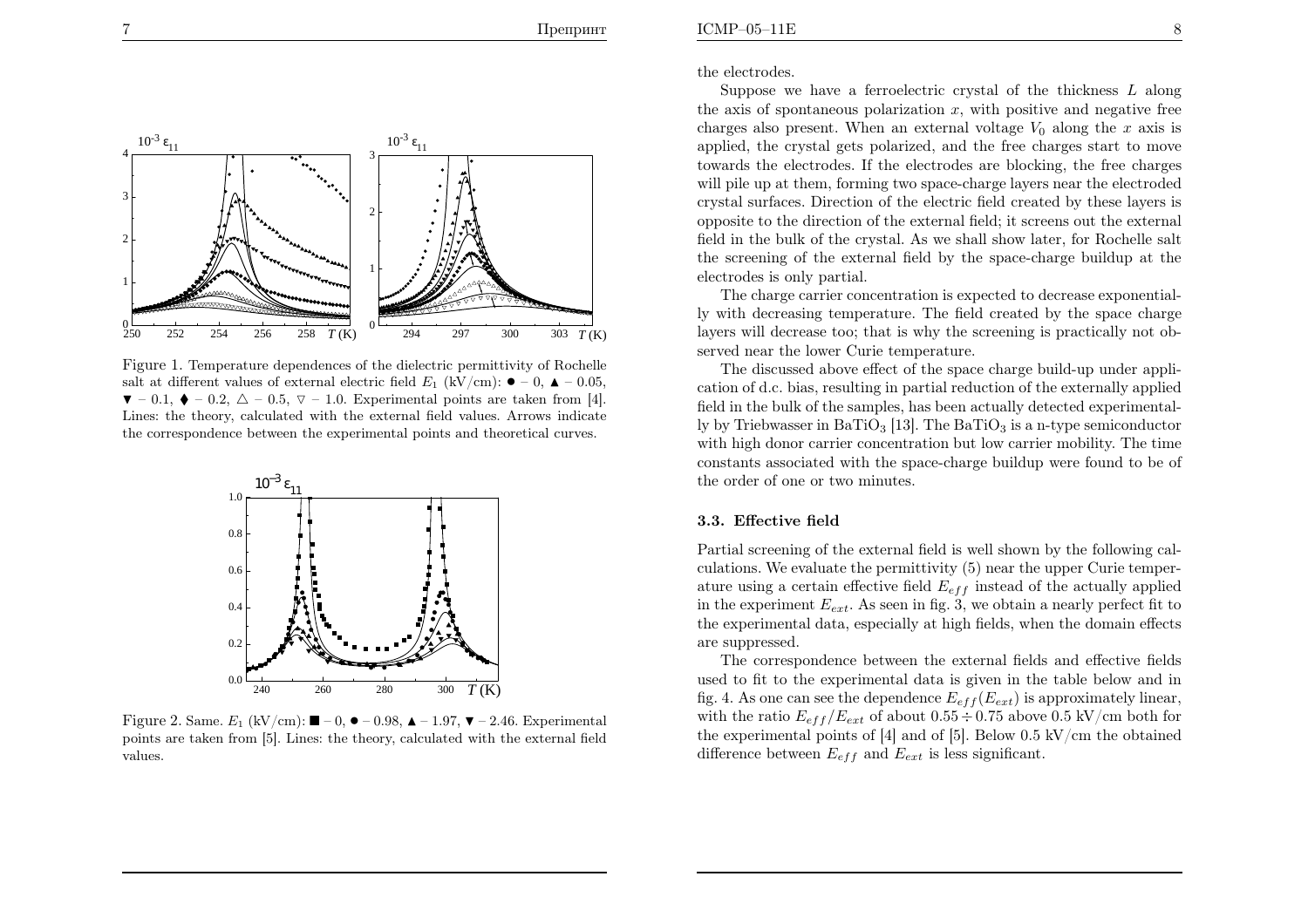



Figure 3. Dielectric permittivity near the upper Curie temperature at differentvalues of electric field. Experimental points are taken from  $[4]$  (left) and  $[5]$ (right). Values of external fields are the same as in figs. <sup>1</sup> and 2. Lines: the theory calculated at some effective fields (see text).

|                                                       | using the data of $ 4 $ |  |                                |      |  |  |  |  |  |
|-------------------------------------------------------|-------------------------|--|--------------------------------|------|--|--|--|--|--|
| $E_{ext}$ (kV/cm)                                     | 0.05                    |  | $0.1$ $0.2$ $0.3$ $0.5$ $0.75$ |      |  |  |  |  |  |
| $E_{eff}$ (kV/cm)   0.045 0.081 0.14 0.2 0.3 0.42     |                         |  |                                |      |  |  |  |  |  |
| $E_{eff}/E_{ext}$   0.9 0.81 0.7 0.67 0.6 0.56        |                         |  |                                |      |  |  |  |  |  |
|                                                       | using the data of [5]   |  |                                |      |  |  |  |  |  |
| $E_{ext}$ (kV/cm)   1 1.97                            |                         |  |                                | 2.46 |  |  |  |  |  |
| $E_{eff}$ (kV/cm)   0.6<br>$\,$ 1.36<br>$\,$ 1.86<br> |                         |  |                                |      |  |  |  |  |  |
| $E_{eff}/E_{ext}$   0.6 0.69 0.76                     |                         |  |                                |      |  |  |  |  |  |

In subsequent calculations we shall use the values of the effective fieldsfrom the table above and  $E_{eff} \sim 0.6E_{ext}$  at  $E_{ext} > 2$  kVcm near the upper transition point. Near the lower transition point we take  $E_{eff}$  =  $E_{ext}$ . A linear interpolation between these two values in assumed for the ferroelectric <sup>p</sup>hase.

#### 3.4. Polarization and other static properties

Figure <sup>5</sup> illustrates the field effect on the temperature dependences of the polarization  $P_1$  and lattice strain  $\varepsilon_4$  of Rochelle salt. The experimental points are for zero field. The expected behavior in non-zero fields(induced polarization and  $\varepsilon_4$  in the formerly paraelectric phases) is obtained. The field influence enhances on lowering temperature, as the effective field approaches the external one. No quantitative comparisonwith experiment at non-zero field is attempted, for the following reasons.



Figure 4. Effective field vs external field near the upper Curie temperature, as determined by fitting to the data of [4]  $(\square)$  and [5]  $(\blacksquare)$ .

First, the deviation of the theory for spontaneous polarization from experiment (at zero field) is larger than the predicted field effects. Then, the expression (4) takes into account the contribution of the ordering units only. Essential, especially at high temperatures and fields, is the contribution of the space-charge polarization. <sup>A</sup> quantitative comparisonto experiment at  $E_1 \neq 0$  without taking it into account is pointless.



Figure 5. Temperature dependences of polarization  $P_1$  and strain  $\varepsilon_4$  at different values of external electric field  $E_{ext}$  (kV/cm): 0, 1, 2, 6. Choice of the effective field  $E_{eff}$  – see text. Experimental points taken from  $\mathsf{O}$ – [14];  $\blacksquare$  – [15] correspond to the zero field case.

In figure <sup>6</sup> we show the calculated temperature curves of the elastic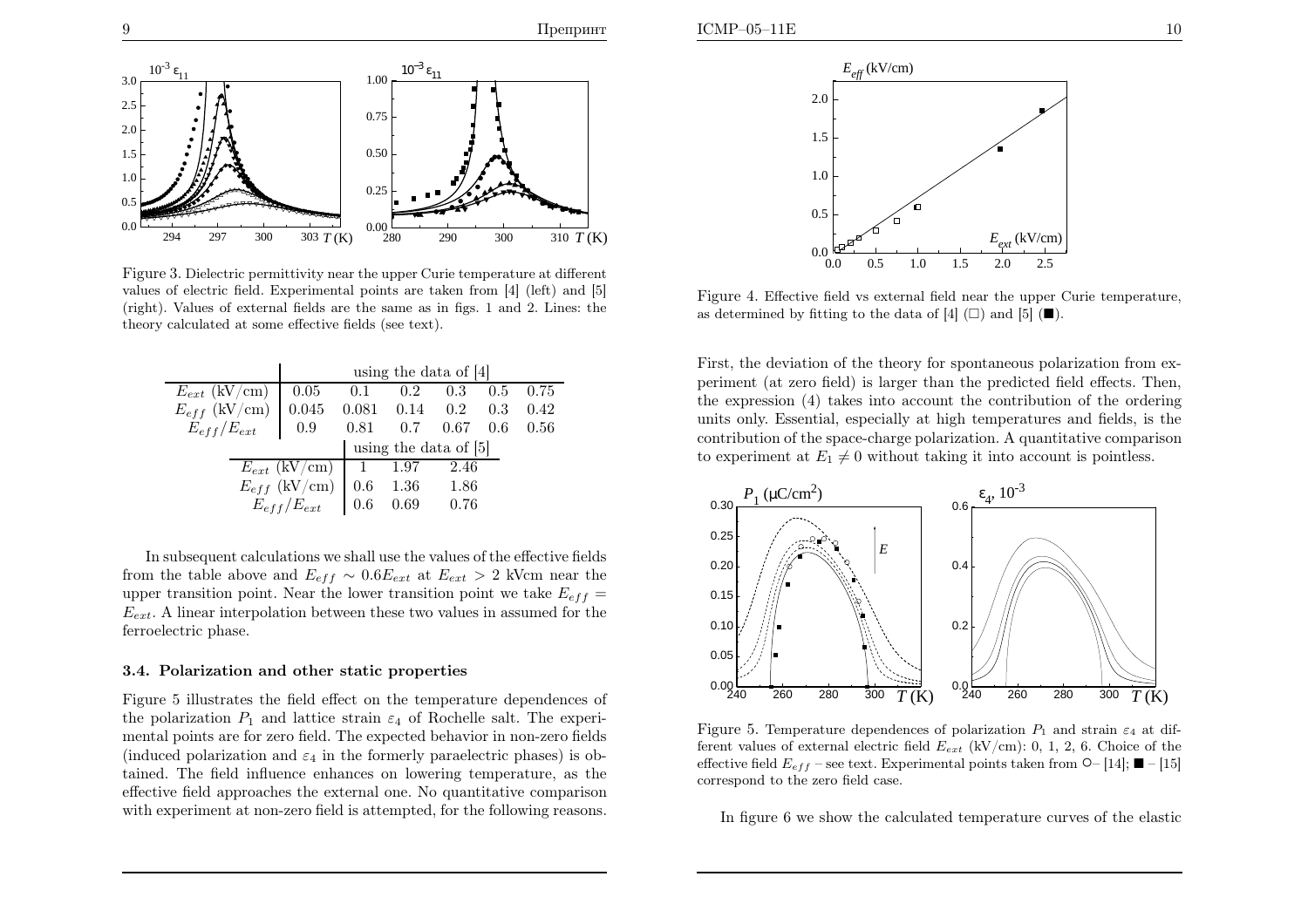constant  $c_{44}^E$  and coefficient of piezoelectric strain  $d_{14}$  at different val ues of d.c. bias. As one can see, their field dependences are qualitativelysimilar to those of the static dielectric permittivity  $\varepsilon_{11}$ . It should be mentioned, however, that the shifts of the maxima (minima) temperatures of these characteristics with the field are slightly different, because of thedipole moment  $\mu_1$  taken as a linear function of temperature, and since  $\varepsilon_{11} \sim (\mu_1 - 2d_{14}^0 \psi_4)^2$ ,  $d_{14} \sim \mu_1 - 2d_{14}^0 \psi_4$ , and  $c_{44}^E$  depends on  $\mu_1$  only implicitly via  $\xi$ . No satisfactory experimental data for non-zero fields to be compared with the theory was available. The data of [2] for the $c_{44}^{E}(E_{ext})$  cannot be used because of their strong dependence on the field sign.



Figure 6. Temperature dependences of the elastic constant  $c_{44}^E$  and coefficient of piezoelectric strain  $d_{14}$  at different values of external electric field  $E_{ext}$ (kV/cm): 0, 1, 2, 6. Choice of the effective field  $E_{eff}$  – see text. Experimental points taken from  $\times -[2], \Diamond -[16], \bigtriangledown -[17], \blacktriangle -[18]$  correspond to the zero<br>field case field case.

#### 3.5. Dynamic permittivity

As seen in fig. 6, the elastic constant  $c_{44}^E$  is increased by the field at any temperature. It means that the resonance frequencies are also increased; this accords with the experimental data [9, 19]. The increase of the first resonance frequency (and of the overtones) determines the field influence on the dielectric dynamic permittivity in the <sup>p</sup>iezoelectric resonance region. Figure <sup>7</sup> illustrates the field effects on the permittivity of  $a \times 1$  cm<sup>2</sup> cut of a Rochelle salt crystal near the upper Curie point at different frequencies within this region.

As can be seen, application of the field is, in <sup>a</sup> sense, similar to lowering frequency. When at zero field the measuring frequency is just above the first resonance pea<sup>k</sup> (first row of Fig. 7), <sup>a</sup> sufficiently high field can make it lower than the first resonance peak. We obtain <sup>a</sup> <sup>p</sup>icture characteristic of <sup>a</sup> static permittivity under the d.c. bias. Increasing frequency at zero field (the second row) multiplies the number of resonance peaks. The electric field decreases the number of resonance peaks back and shift them apart. The peaks remain as sharp as in zero field, no smearing isobserved.

 At the upper part of the resonance region (the third row) at zero field the permittivity curve has both the central pea<sup>k</sup> structure at the transition point and numerous side resonance peaks. In the field the central pea<sup>k</sup> is smeared out, its magnitude is decreased. The field also shifts the resonances closer to the central peak, as would happen onlowering frequency. The resonance peaks stay sharp.

Interesting field effects are observed for the dielectric permittivity in the microwave region. At low frequencies of this region (below <sup>5</sup> GHz) the permittivity has finite peaks at the transition points. The field, as in the static case, smears out the peaks and shift the rounded maxima towards the corresponding formerly paraelectric <sup>p</sup>hases (see fig. 8). At higher frequencies and zero field, the permittivity has shallow minima at the transition points and <sup>a</sup> pair of rounded maxima at both sides of each minimum [7]. Application of d.c. bias smears out the minima, and each pair of maxima tends to coalesce. At sufficiently high fields the maxima finally merge, and the minima disappear. This behavior is illustrated in fig. 8, and it accords qualitatively with the experimental results of [7]. Quantitative agreement with experiment is fair and approximately thesame at all fields.

Field influence on the inverse relaxation times is shown in fig. 9. Therelaxation time  $\tau_1$ , exhibiting critical slowing down at the Curie points and zero field (but remaining finite due to <sup>p</sup>iezoelectric clamping effect), varies with the field in the same manner as the dielectric permittivityof a clamped crystal (see fig. 8 for  $\nu = 2.5$  GHz). The second relaxation time, whose contribution to the permittivity is minor, is increased bythe field.

Decrease of the relaxation time  $\tau_1$  with the field means an increase of the microwave dispersion frequency, as follows from the relation  $\omega \tau = 1$ . The shift of the dispersion frequency with the bias is well seen in the fig. 10, where the frequency dependences of real and imaginary parts of the dynamic dielectric permittivity in the microwave region are presented.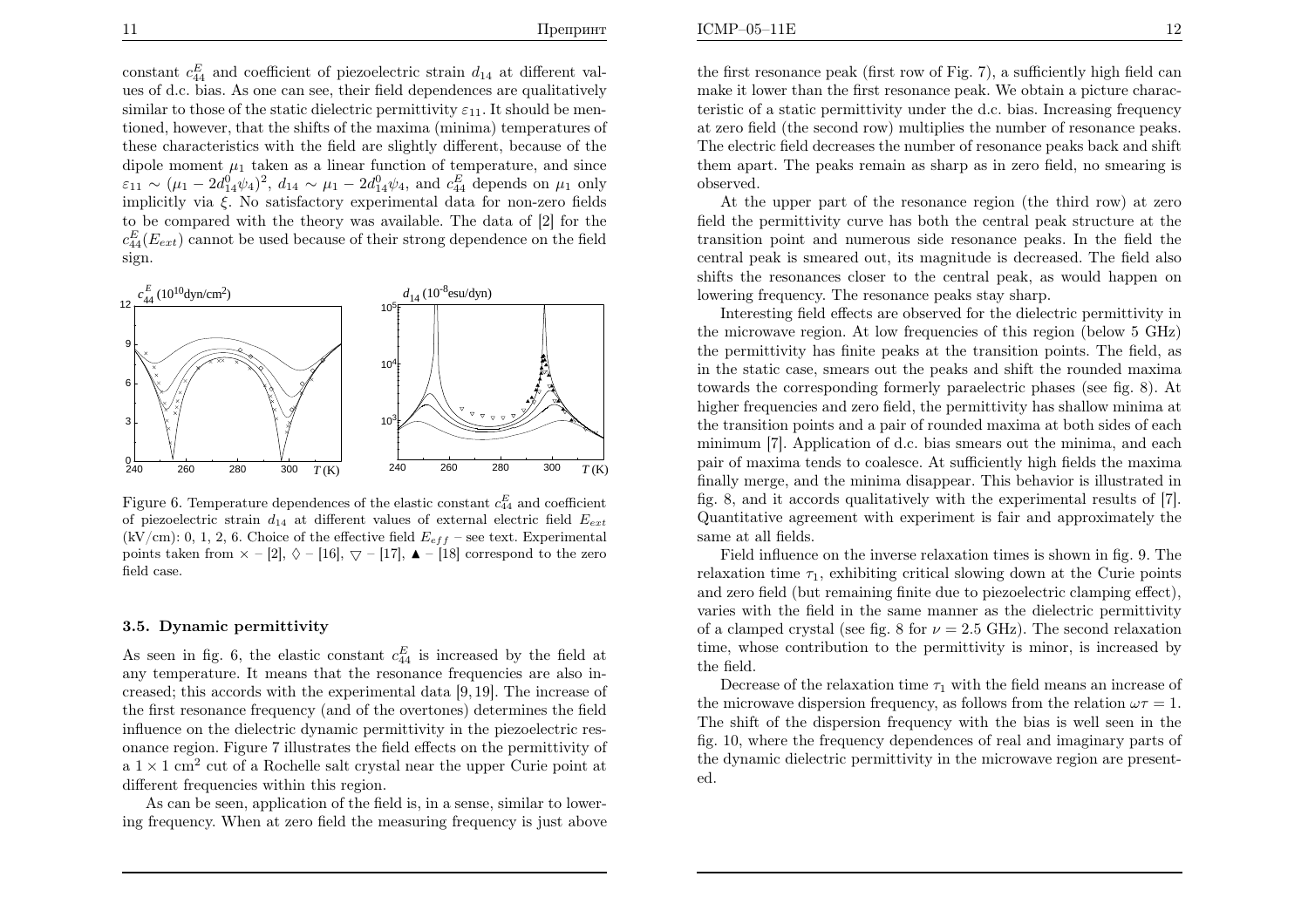

Figure 7. Dynamic dielectric permittivity in <sup>p</sup>iezoelectric resonance region at different frequencies and fields  $E_{ext}$ : 0 (left),  $10^4$  V/m (right).  $E_{eff}$  is used in calculations.



Figure 8. Dynamic dielectric permittivity in the microwave region at  $\nu =$ 2.5 GHz (left) and 8.25 GHz (right). Choice of the effective field  $E_{eff}$  – see text. Experimental points [7] are for  $E_{ext}$  (kV/cm):  $\blacksquare - 0$ ,  $\blacktriangle - 1$ ,  $\nabla - 2$ ,  $\blacklozenge$  - 6.

#### 3.6. Sound attenuation

Closely related to the discussed relaxation times is the ultrasound attenuation coefficient  $\kappa$  for the transverse wave propagating in 90<sup>°</sup> Zcuts of Rochelle salt. It exhibits <sup>a</sup> critical behavior at the transition points, and the d.c. bias is expected to smear out this criticality. The field dependences of this attenuation in Rochelle salt were calculated in [3] within the Landau approach. In fig. <sup>8</sup> we depict the theoretical curves obtained within the modified Mitsui model with  $\kappa_0 = 0.5$  cm<sup>-1</sup> and  $\alpha = 2.3 \cdot 10^{-13}$  s, which qualitatively agree with the those obtained in [3]. As can bee seen, the presented field dependences of attenuationare analogous to those of static permittivity or piezomodule  $d_{14}$ .

The external field weakens the frequency dependence of sound attenuation at low frequencies (see fig. 12, left). In the microwave region an existence of <sup>a</sup> cut-off frequency for sound propagation is expected [11], which frequency position correlates with the start of <sup>a</sup> fast increase in the imaginary part of the dielectric permittivity. The longitudinal field strongly increases the cut-off frequency (see fig. 12, right). Similarly to the previously discussed shift of the microwave relaxation frequency, this is also due to the decrease of the relaxation time  $\tau_1$  with the field.

# 4. Concluding remarks

In the present paper the influence of longitudinal electric field on the static and dynamic dielectric, elastic, <sup>p</sup>iezoelectric characteristics of Rochelle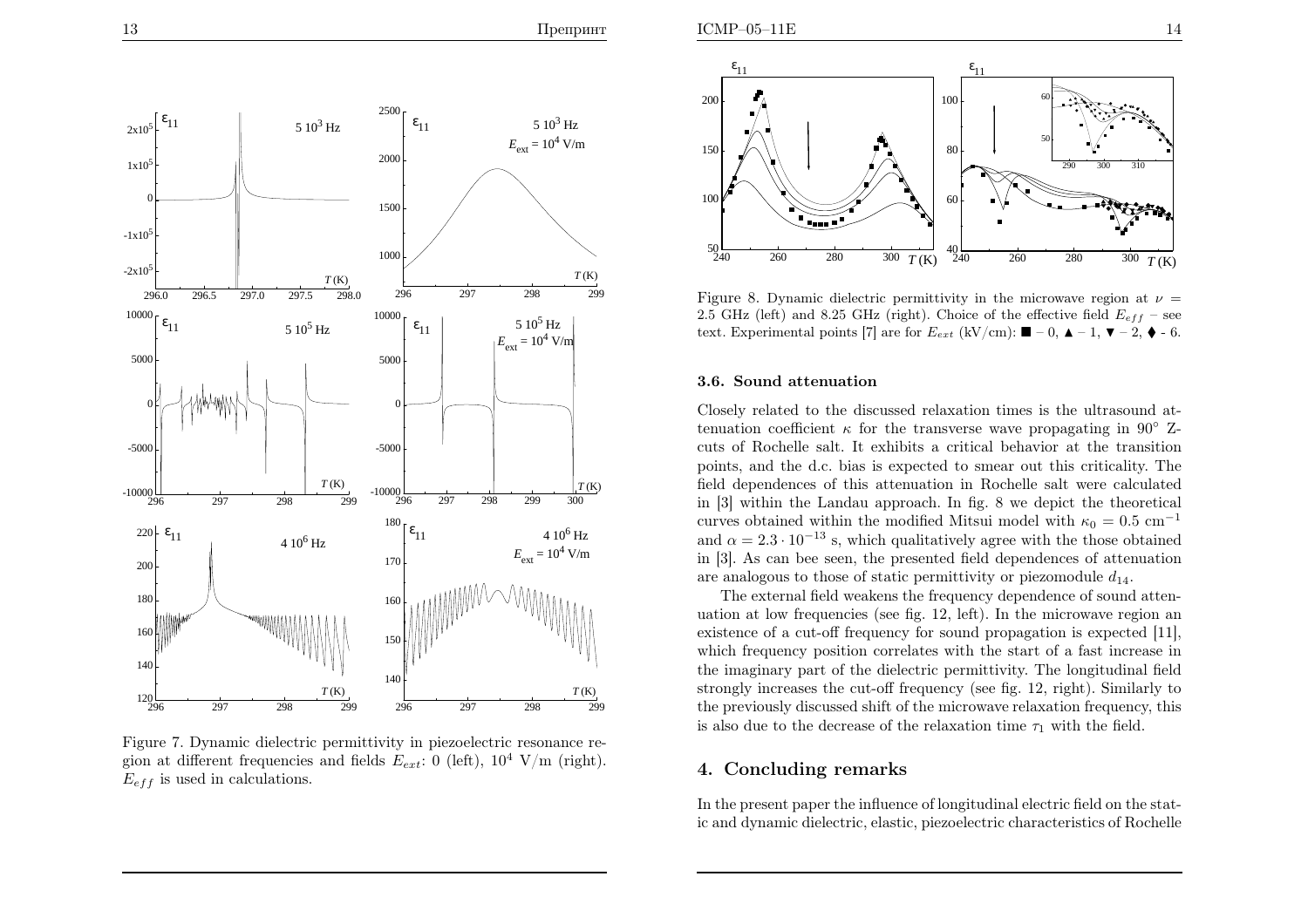

Figure 9. Temperature dependences of inverse relaxation times at differentvalues of external field  $E_{ext}$  (kV/cm): 0, 1, 2, 6. Choice of the effective field  $E_{eff}$  – see text. Experimental points for zero field are taken from  $\bullet$  – [20],  $\circ$  – [21], ■ – [7],  $\lozenge$  – [22].



Figure 10. Frequency dependence of real and imaginary parts of dynamic dielectric permittivity in the microwave region at <sup>298</sup> <sup>K</sup> and different values of external electric field  $E_{ext}$  (kV/cm):  $1 - 0$ ,  $2 - 1$ ,  $3 - 2$ .



Figure 11. Temperature dependence of sound attenuation in Rochelle salt nearthe lower and upper Curie temperatures at  $\nu = 10^7$  Hz and different values of external electric field  $E_{ext}$  (kV/cm):  $1-0$ ,  $2-0.5$ ,  $3-1$ ,  $4-2$ . Experimental points taken from [16] correspond to the zero field case. Choice of  $E_{eff}$  used in calculations – see text.



Figure 12. Frequency dependence of attenuation at <sup>298</sup> <sup>K</sup> and different valuesof external electric field  $E_{ext}$  (kV/cm):  $1-0$ ,  $2-1$ ,  $3-2$ . Dashed line: imaginary part of dielectric permittivity. Choice of  $E_{eff}$  used in calculations – see text.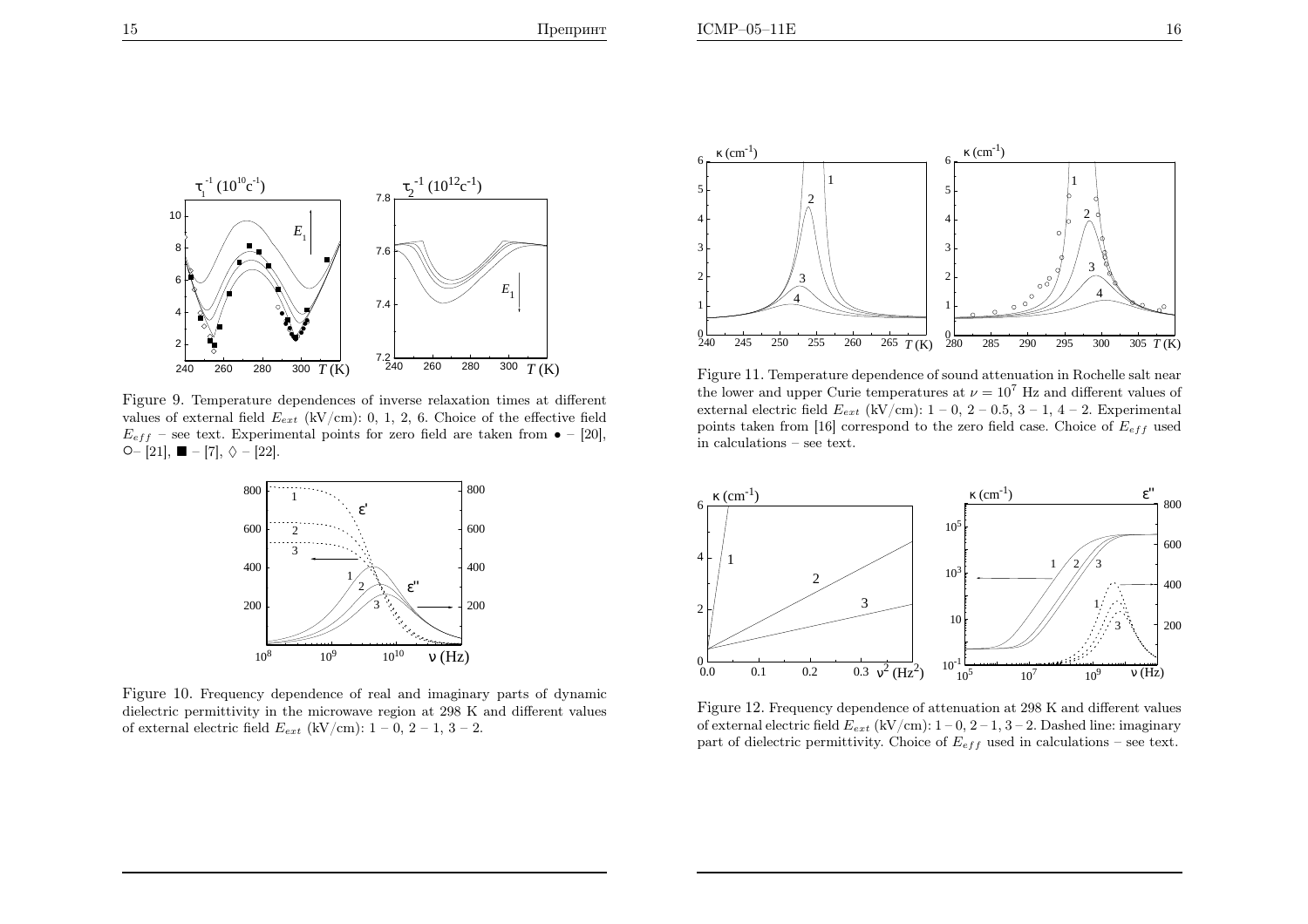salt, as well as sound attenuation, is studied within the two-sublattice Mitsui model with taking into account the <sup>p</sup>iezoelectric coupling. Thecalculation results are compared with available recent experimental data.

A satisfactory agreement is obtained for the field effect on the static dielectric permittivity near the lower Curie temperature. However, at theupper Curie temperature an effective field of about  $0.6E_{ext}$  should be used in calculations to fit to the experimental points. The experimental field effect on the microwave permittivity is also fairly well described bythe presented theory with the effective fields used in calculations.

Theory predictions for the field influence on the elastic constant  $c_{44}^E$ , piezomodule  $d_{14}$ , attenuation coefficient  $\kappa$  for 90° Z-cut of Rochelle salt, relaxation times  $\tau_i$ , as well as the dynamic dielectric permittivity in the <sup>p</sup>iezoelectric resonance region are presented. The expected field dependences of  $c_{44}^E$ ,  $d_{14}$ ,  $\kappa$ ,  $\tau_1$  are similar to those of static permittivity. On the contrast, the temperature behavior of the permittivity in the resonance region can be qualitatively changed by the external field; this is due tothe increase of the resonance frequencies with the field.

In the microwave region an existence of <sup>a</sup> cut-off frequency for sound propagation in <sup>90</sup>◦ Z-cut is expected [11]. The longitudinal field has been shown to strongly increase the cut-off frequency, as well as the microwave dielectric relaxation frequency. These effects are due to the decrease of the relaxation time  $\tau_1$  with the field.

 It is argued that the origin of external field screening at high temperatures is the space-charge build-up at blocking electrodes. <sup>A</sup> presumed exponential decrease of charge carrier concentration with decreasing temperature explains why screening is not observed near the lower Curie temperature. No attempt to explicitly describe space-charge buildup has been undertaken in the present paper. This problem will be the subject of <sup>a</sup> separate publication. Such calculations will permit to describe the field dependences of polarization, where the contribution of the space-charge polarization must be taken into account.

#### Acknowledgement

We acknowledge support of Fundamental Research State Fund of Ukraine, project No 02.07/00310. We also greatly appreciate useful discussions of the presented results with Prof. I.V. Stasyuk, Prof. R.R. Levitskii, and Prof. M.O.Romanyuk.

# References

- 1. M. Lines, A. Glass. Principles and application of ferroelectrics andrelated materials, (Clarendon Press, Oxford, 1977).
- 2. O.Yu. Serdobolskaya, Sol. Stat. Phys. <sup>38</sup>, <sup>1529</sup> (1996).
- 3. S.Ya. Geguzina, B.L. Timan, Solid Stat. Phys. <sup>9</sup>, <sup>2167</sup> (1967) (inRussian).
- 4. A.G. Slivka, V.M. Kedyulich, R.R. Levitskii, A.P. Moina, M.O. Romanyuk, A.M. Guivan, Condens. Matter Phys., 8, No 3(43), <sup>638</sup> $(2005)$ .
- 5. K. Gesi, K. Ozawa, J. Phys. Soc. Japan <sup>48</sup>, <sup>2003</sup> (1992).
- 6. I.H. Ismailzade, O.A. Samedov, A.I. Alekberov, <sup>p</sup>hys. stat. sol.(a)<sup>94</sup>, K17 (1986).
- 7. F. Sandy and R.V. Jones, Phys. Rev. <sup>168</sup>, <sup>481</sup> (1968).
- 8. V.V. Gladkii, E.I. Marchenko, A.S. Sonin, Solid State Phys. <sup>10</sup>, 478- <sup>481</sup> (1968) (in Russian).
- 9. D.J. Jefferies, Physics Letters  $90\text{\AA}$ , No  $6$ , 316 (1982).
- 10. R.R. Levitskii, I.R. Zachek, T.M. Verkholyak, A.P. Moina, Phys. Rev. B. <sup>67</sup>, <sup>174112</sup> (2003).
- 11. A.P. Moina, R.R. Levitskii, I.R. Zachek, Phys. Rev. B 71, 134108 (2005).
- 12. R.R. Levitskii, I.R. Zachek, A.P. Moina, to appear in Condens. Matter Phys. 8, No 4(44) (2005).
- 13. S. Triebwasser, Phys. Rev., <sup>1960</sup> <sup>118</sup>, 100.
- 14. W.G. Cady, Piezoelectricity; an introduction to the theory and ap<sup>p</sup>lication of electromechanical <sup>p</sup>henomena in crystals. (New York, London. McGraw Hill Book Company, Inc., 1946.)
- 15. J Hablützel., Helv. Phys. Acta  $12$ ,  $489$   $(1939)$ .
- 16. W.J. Price, Phys. Rev. <sup>75</sup>, <sup>946</sup> (1949).
- 17. L. Gutin. Zh. Eksp. Teor. Fiz. (Sov. Phys. JETP) <sup>15</sup>, <sup>199</sup> (1945).
- 18. H. Beige, A.K¨uhnel, Phys. Stat. Sol.(a) <sup>84</sup>, <sup>433</sup> (1984).
- 19. H. Mueller, Phys. Rev, <sup>1940</sup> <sup>58</sup>, 565.
- 20. H.E. Müser, J.Pottharst, Phys. Stat. Sol. 109, (1967).
- 21. Kolodziej H. In Dielectric and Related Molecular Processes. vol.2, London WIVOBN, The Chemical Society Burlington House, 1975, p.249–287.
- 22. A.A. Volkov, G.V.Kozlov, S.P. Lebedev. Zh. Eksp. Teor. Fiz. <sup>79</sup>, <sup>1430</sup> (1980).